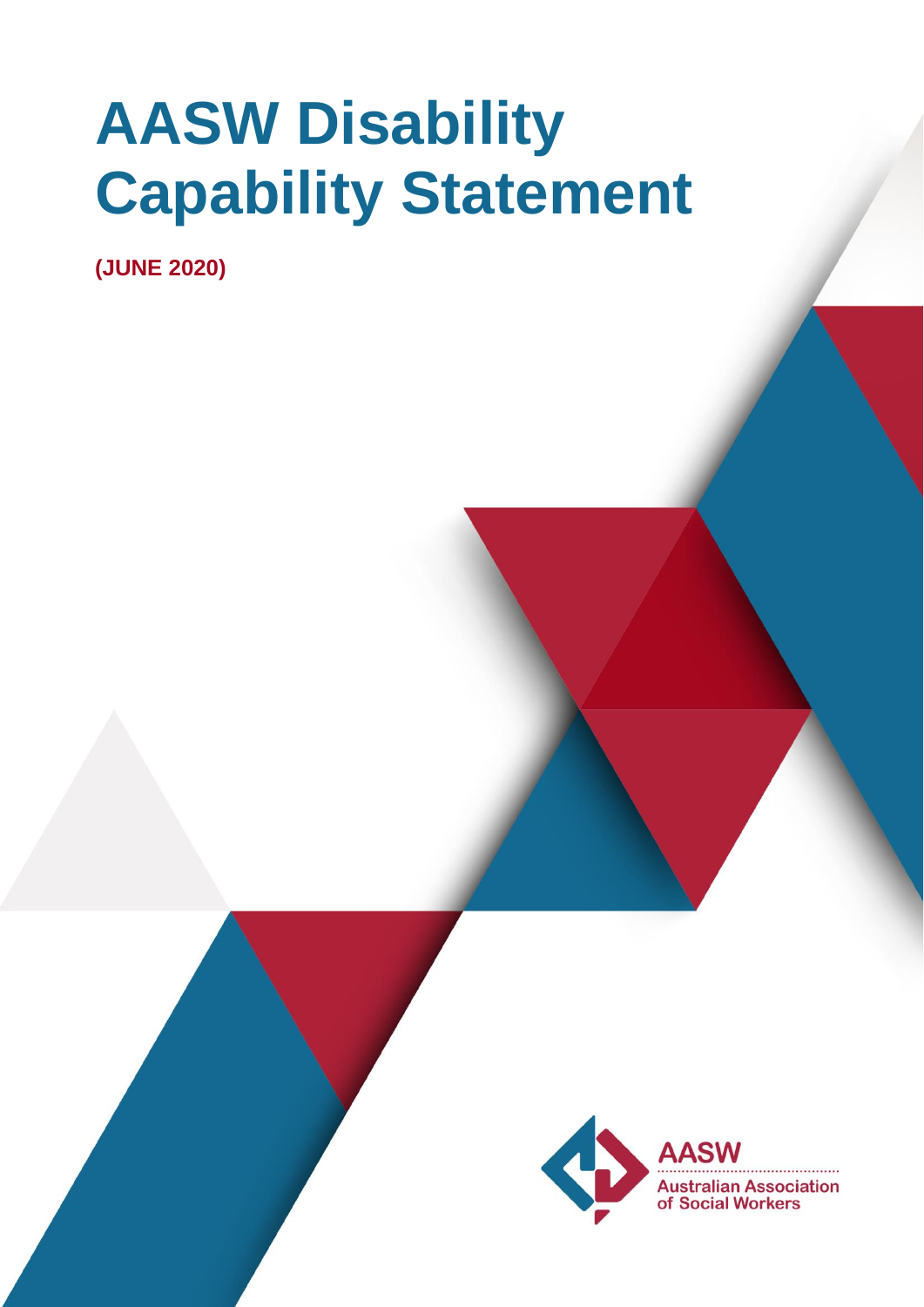# **Contents**

| <b>Overview of the Disability Field</b>                                            | 3       |
|------------------------------------------------------------------------------------|---------|
| Specific Roles for Social Workers in the National Disability Insurance Scheme      | 5       |
| Roles within the NDIA                                                              | 5       |
| Roles for registered providers                                                     | 5       |
| <b>Registration Groups</b>                                                         | 6       |
| <b>Professional Registration Groups</b>                                            | 6       |
| Capability 1: Knowledge of theoretical, legislative policy and practice frameworks | 8       |
| <b>Capability 2: Engagement</b>                                                    | 11      |
| Capability 3: Knowledge and skills for key practice areas                          | $12 \,$ |

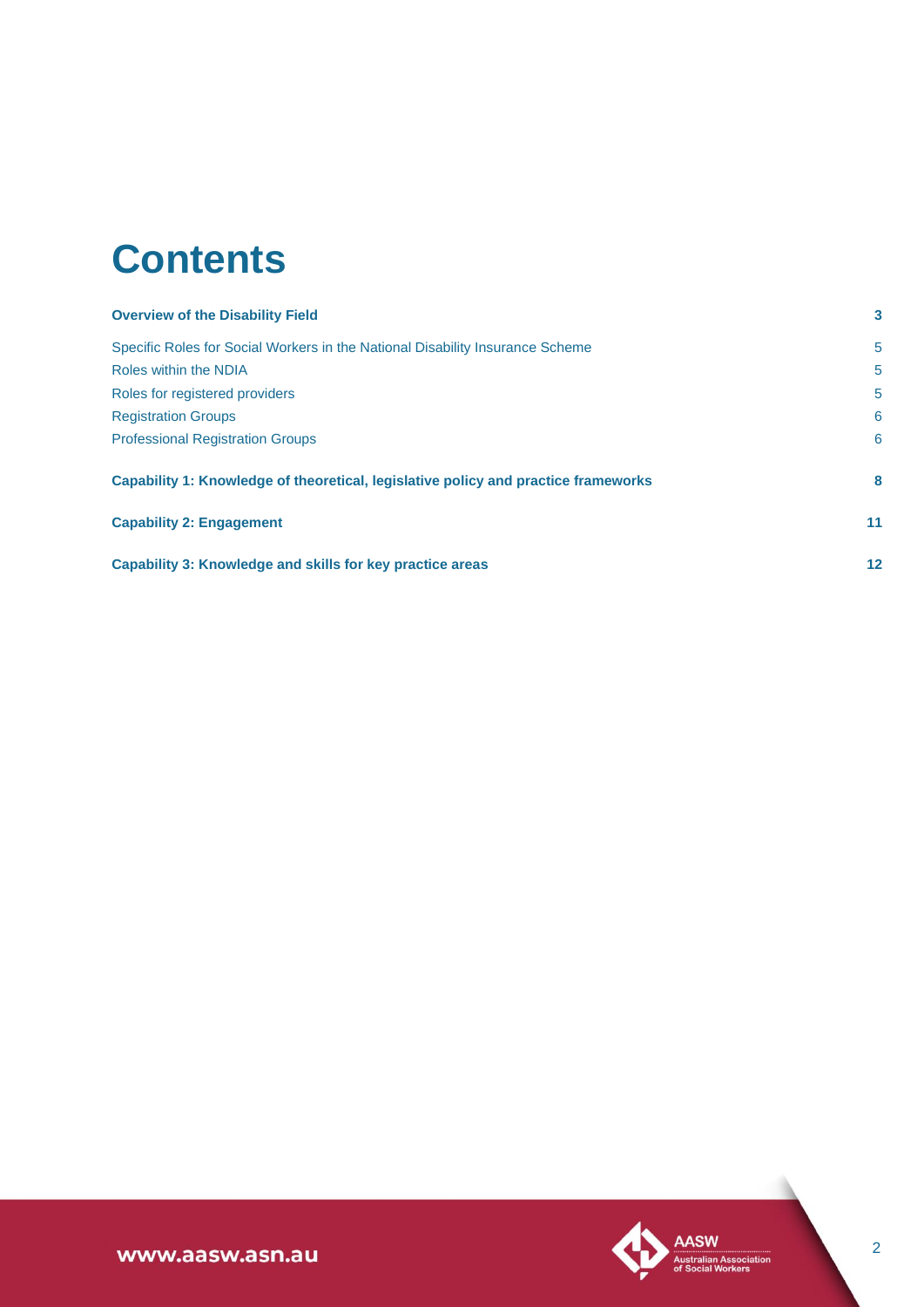# **Preamble**

The Australian Association of Social Workers is the body mandated by members, Higher Education Providers (HEP) and the broader professional community, to set and maintain the standard of professional conduct for social workers in Australia. The AASW has been charged with the professional accreditation of social work programs. The AASW Accredited Disability Social Worker Capability Statement 2020 articulates the capabilities required for specialised disability social work practice.

These capabilities apply to disability social workers and are to be read in conjunction with the AASW [Code of Ethics 2010](https://www.aasw.asn.au/practitioner-resources/code-of-ethics) and the [AASW Practice Standards 2013.](https://www.aasw.asn.au/document/item/4551) The Code of Ethics identifies the values and moral principles that underpin social work practice and outline the required level of attainment for ethical social work conduct and accountability. All AASW members are required to comply with this Code and it informs all AASW documents and policies. The Practice Standards 2013 outline the requirements for effective, professional and accountable social work practice in all social work contexts. They provide essential guidance to the Australian Social Work Education and Accreditation Standards.

This capability statement provides detail on the capabilities that need elaboration in the disability social work context. Unlike the Practice Standards 2013, which apply to social workers at any point in their professional lives, the applicability of some elements of the disability capability framework will depend upon the social worker's experience, practice setting and role.

<span id="page-2-0"></span>This capability statement does not include all entry level skills as this is an assumed foundation for a social worker seeking accreditation as a disability social worker.

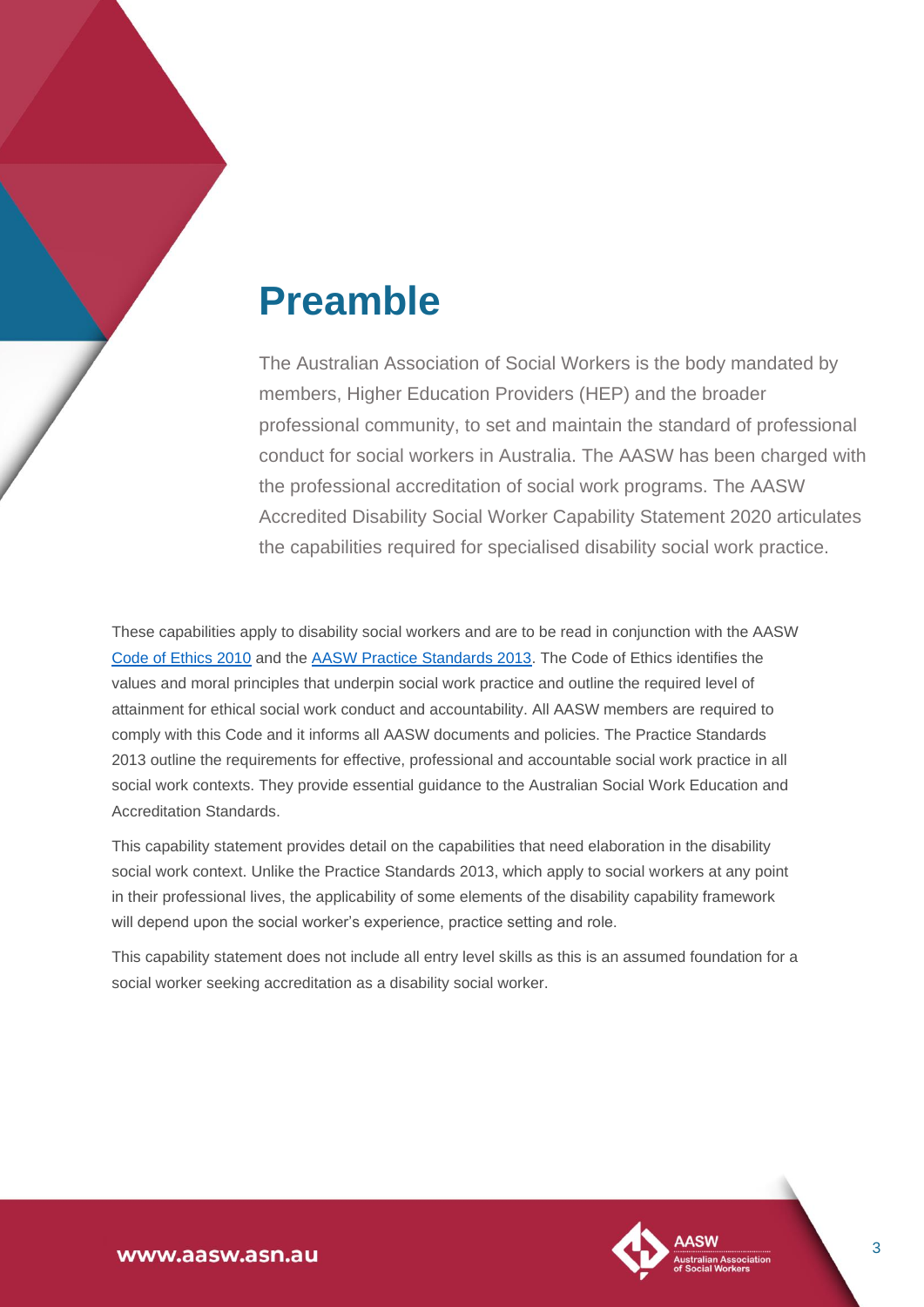### **Overview of the Disability Field**

Social workers engage and support people with disability in many contexts. Therefore, the task of unpacking specialised practice takes us to many places and settings, beyond specialist disability agencies to hospital emergency rooms, prisons, community services and many more. Even within specialist disability services, there are differences in knowledge and skills required for practice, for example, in rehabilitation units, employment support services and disability agencies providing support for community living.

The overarching framework for understanding disability acknowledges the significance of impairment and social structures and processes, and the interactions between these that cause disability and impact on the lives of people with disabilities and their families. Thus, social workers need to recognise the implications of different types of impairments, physical, sensory, psychosocial and cognitive, whether acquired or developmental, as well other social, cultural or economic factors that affect the wellbeing of people with disabilities.

Several crosscutting themes can be identified for social work practice in disability. The complexity of our practice is reflected in the need to:

- pursue approaches to practice at the level of individuals, families, communities and broader policy
- understand the interplay of individual, community and broader social factors on the lived experience of people with disabilities
- recognise the significance or otherwise of the specific nature of impairment on lived experiences of people with disability
- take account of the significance of life course stage to lived experiences of disability including the disenfranchised grief and loss associated with different life stages for the individual and the family
- appreciate the significant and substantial role of families in supporting and optimising the lives of people with disability
- recognise the significance of co-morbidities and the impact of chronic and complex disabilities and medical conditions leading to family stress and increased psychosocial impacts
- be aware of the wide spectrum and differences in severity of some impairments and the consequent differing impacts for people with disability and their families
- draw upon the different types of knowledge that inform practice lived experience, research, theoretical and practice wisdom
- recognise differences in attitudes and responses to disability across cultures
- identify and respond to the impacts for people with disability at the intersections of different policy arenas such as housing, health, education and social security
- operate within the context of multi- and interdisciplinary teams as well as sole practitioners
- prepare complex assessments and written reports.

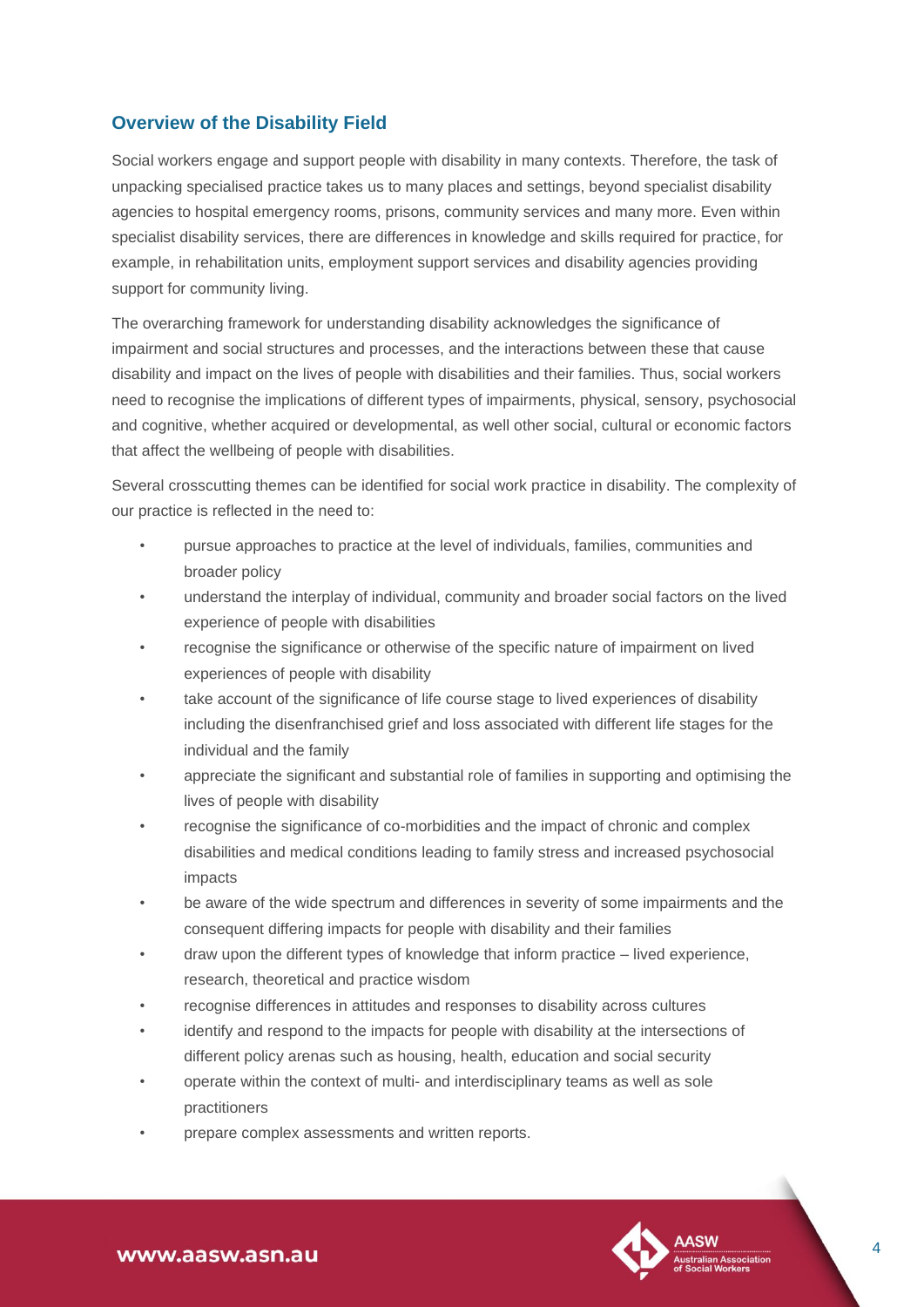#### <span id="page-4-0"></span>**Specific Roles for Social Workers in the National Disability Insurance Scheme**

As outlined briefly in the Overview, work in the disability field includes many practice contexts and roles. The roll out of the National Disability Insurance Scheme has created new roles and opportunities for social work practitioners especially those who are Accredited Disability Social Workers.

Accredited Disability Social Workers will have the knowledge, skills and expertise to fulfil many roles within the National Disability Insurance Scheme. Roles for Accredited Disability social workers include those within the National Disability Insurance Agency itself as well as those specific roles and services that are funded under the scheme. Accredited social workers will also have the requisite expertise to become registered providers across many of the following roles.

#### <span id="page-4-1"></span>**Roles within the NDIA**

#### *Local Area Coordinator*

Local Area Coordinators (LACs) work closely with people with disability and their families to identify current and future supports that are needed to realise the person's goals and aspirations and to have a good life. This work often involves complex conversations and a deep understanding of the impacts of disability. LACs also work alongside people with disability and families to build capacity to exercise choice and control and strengthen networks with local organisations and communities. Part of this work also involves working with mainstream and local organisations to raise awareness and improve opportunities for people with disability to participate in their local community.

#### *Planner*

Planners work with participants and their families or representatives to gather information, identify support options across mainstream, informal and community networks and determine NDIS funded supports that can be included in participants' plans. Planners work cooperatively with all partners to ensure plans are successfully implemented. They also undertake plan reviews.

#### *Other NDIA roles*

Other roles in the agency that are suited to Accredited Social Workers may include working in quality assurance, leading teams and policy work.

#### <span id="page-4-2"></span>**Roles for registered providers**

The NDIS has created many new roles more broadly in the disability sector. Accredited Disability Social workers have all the skills, knowledge and abilities to provide many of these services and are especially equipped to fulfil specialised services. Accredited Disability Social workers can be employed by non-government agencies in these roles or increasingly, provide these services as

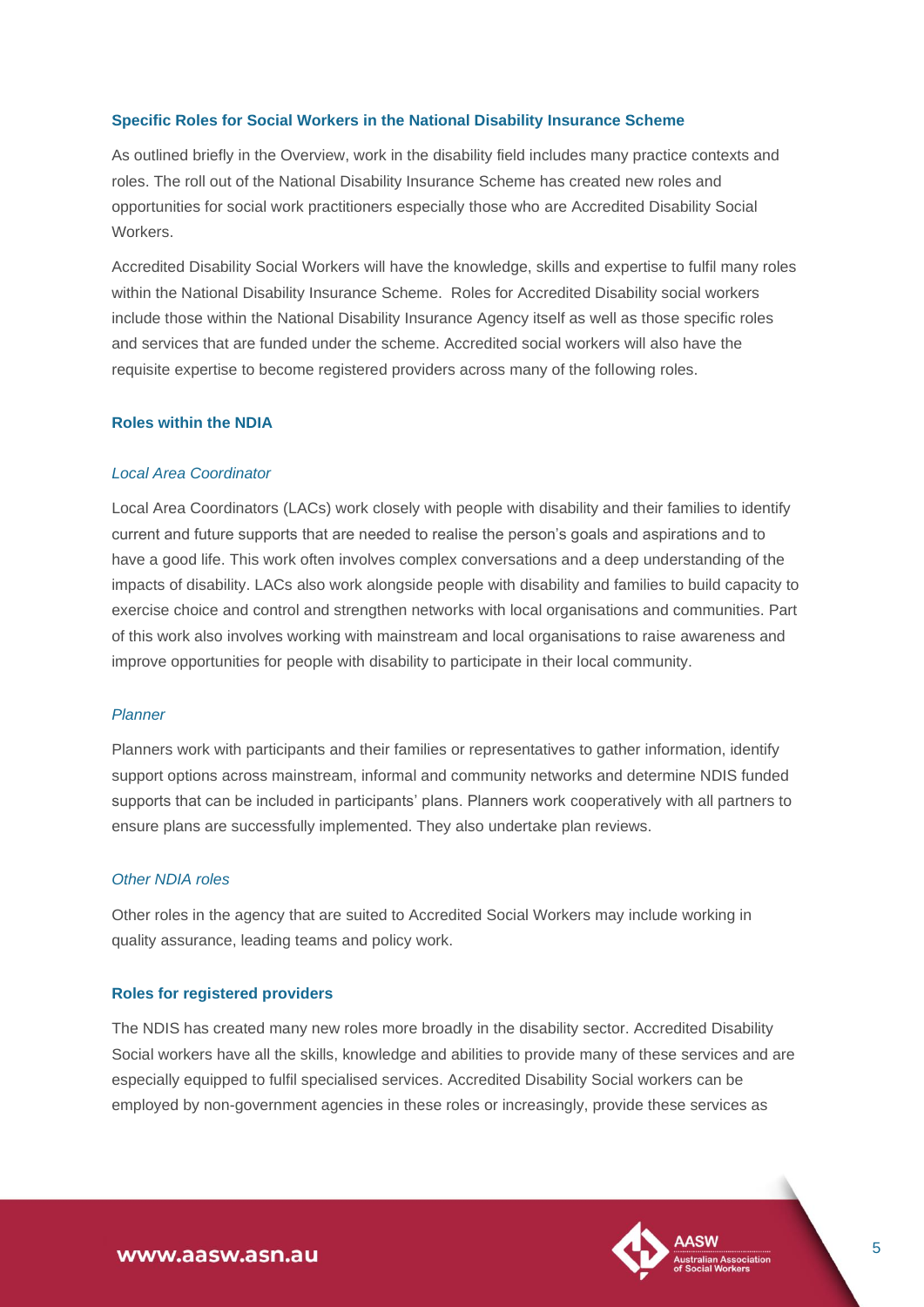private practitioners. Social workers can be registered through the NDIS to provide the following supports.

#### <span id="page-5-0"></span>**Registration Groups**

The NDIS provides a comprehensive list of registration groups covering many roles and services. Registration Groups are based on the skills and compliance obligations required to deliver the support. Social workers are eligible to provide many services such as:

- 1. **Assistance to Access and Maintain Employment or higher education [Assist Access/Maintain Employ].** Supporting participants to secure employment, provide necessary support and training to maintain their job or provide supports for specialised Supported Employment.
- 2. **Group and Centre Based Activities [Group/Centre Activities]**. Supporting people to participate in group-based community, social and recreational activities.
- 3. **Assistance in coordinating or managing life stages, transition and supports [Assist-Life Stage, Transition]**. This involves assisting people to coordinate their supports, to make the transition to living independently and participating in community.
- 4. **Accommodation/Tenancy Assistance [Accommodation/Tenancy]**. This involves providing assistance and advocacy to secure and maintain housing.

#### <span id="page-5-1"></span>**Professional Registration Groups**

In addition to the general registration groups, the NDIS includes several professional groups which can be provided only by people with a higher level of qualification (e.g. social work, psychology, occupational therapists and other allied health professionals. These professional registration groups are specifically well suited to Accredited Disability Social Workers.

- 1. **Specialist Positive Behaviour Support [Behaviour Support].** Behaviour support creates person-centred and individualised strategies for people with disability to reduce the occurrence and impact of behaviours of concern and minimises the use of restrictive practices. Key to this support is safeguarding the dignity and quality of life of people with disability who require such specialist support.
- 2. **Early Intervention Supports for Early Childhood [Early Childhood Supports].** These supports are for children aged 0-6 years who have a developmental delay or disability and their families and/or carers. The practitioner supports families to help their children develop the skills they need to take part in ordinary daily activities in order to optimise the best possible outcomes later in life.
- 3. **Support Co-ordination.** This is designed to assist people to get the most out of their NDIS funding plan. Support coordinators help participants to build capacity to connect with supports and to coordinate these supports by building skills, ensuring the right mix of supports are being provided for the person to achieve their goals. Specialist support coordination is a higher level of service for people with more complex and specialist needs.

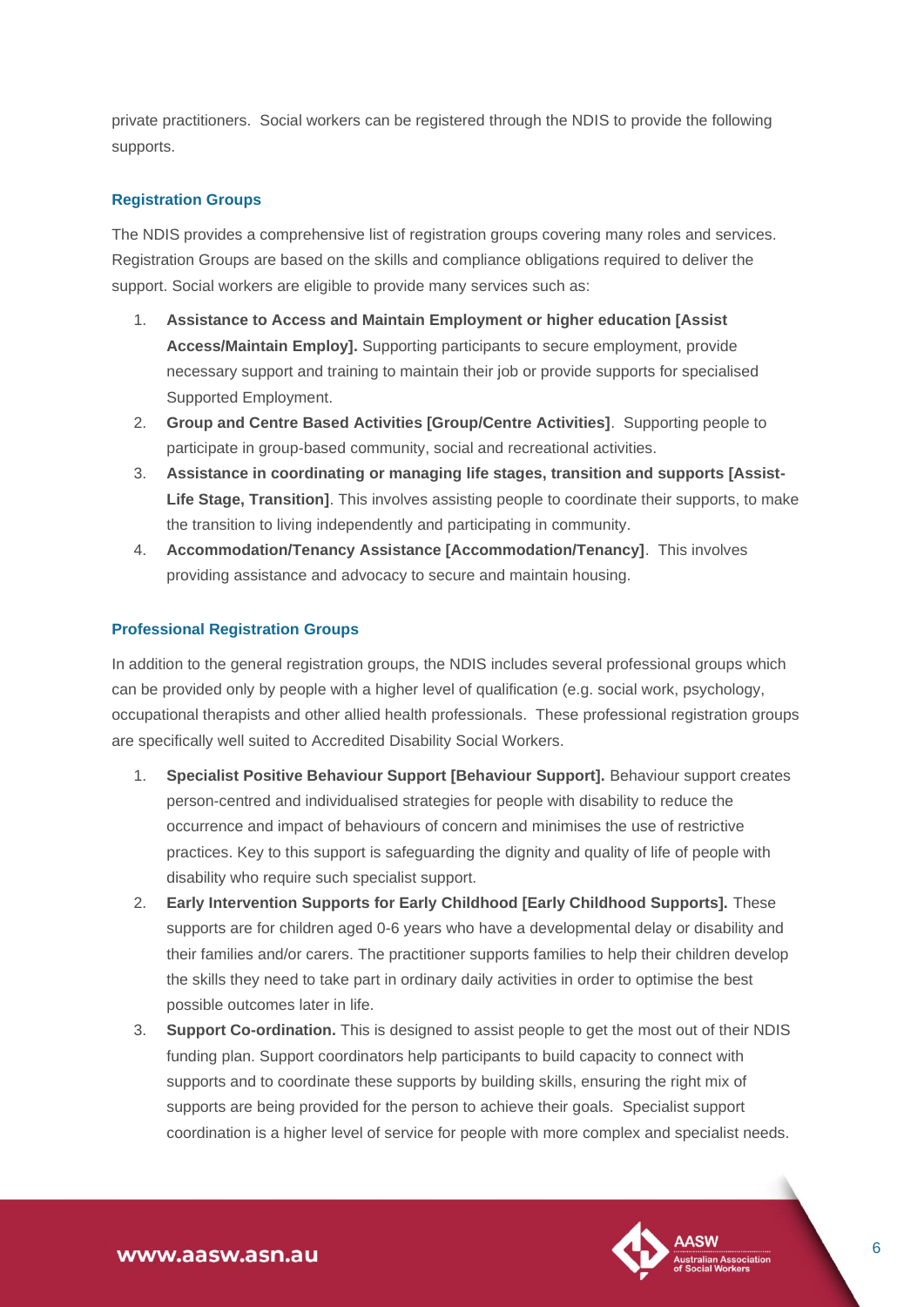4. **Therapeutic supports.** These supports cover a range of therapy services provided by health professionals including physiotherapy, speech pathology, dietetics etc. Accredited Disability social workers are qualified to provide to provide specialist counselling, specific supports in finding and keeping a job and in multidisciplinary teamwork. Demonstrates the ability and practices to build productive, effective and ethical relationships in the context of working with vulnerable children and families, communities, other professionals and key stakeholders

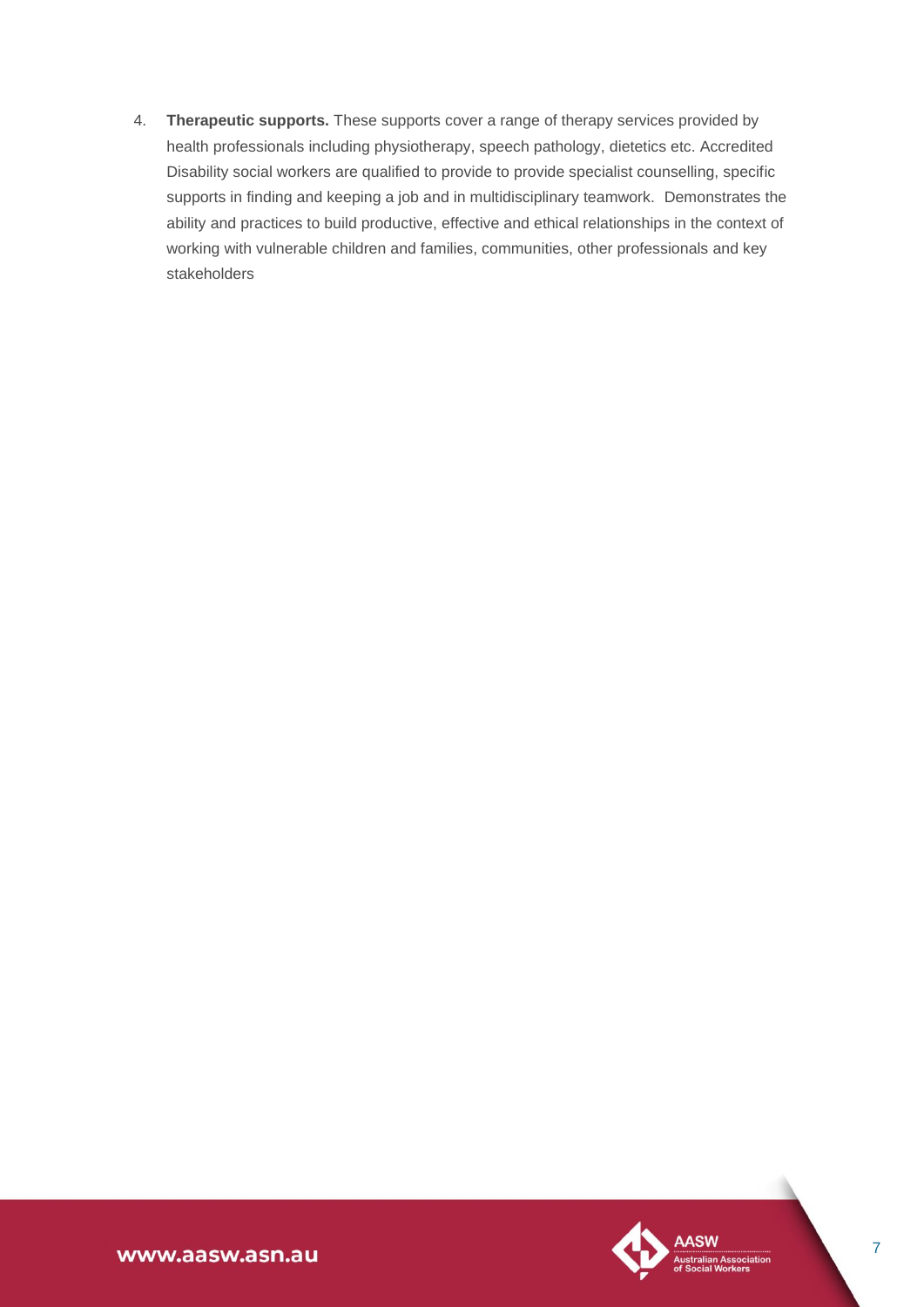# <span id="page-7-0"></span>**Capability 1: Knowledge of theoretical, legislative policy and practice frameworks**

#### **Ability 1a: Demonstrates theoretical understandings of disability**

- Knowledge of the different models of disability including social, critical realist, World Health Organisation International Classification of Functioning, Disability & Health (ICF) framework, individual and medical, biopsychosocial models and how these are applied in practice
- Detailed understanding of the differences between deficit frameworks versus the ability of the individual to participate socially and economically to the best of their abilities
- Critical understanding of the sources of knowledge and evidence in this field including lived experience, expert professional, research, and theory and how these are applied and integrated in practice
- Critical awareness of the various tools used for disability screening, diagnosis and assessment techniques, their strengths and limitations
- Person-centred and rights-based practice frameworks and skills in their application
- Knowledge of the significance of family and other informal support and the implications of the absence of such supports and relationships
- Knowledge of different types and severity of impairments and their impact on lived experience.

#### **Ability 1b: Demonstrates comprehensive knowledge of the various contexts for practice**

#### **1b.1 Policy**

.

#### Knowledge Indicators

- Demonstrates critical knowledge and understanding of the policy environments, drivers and tensions at:
- International level (particularly United Nations Convention on the Rights of Persons with Disability)
- National level (especially in relation to the National Disability Strategy and National Disability Insurance Scheme)
- State and territory levels (particularly legislation and policies in relation to guardianship, anti-discrimination, health, education, training and employment, and criminal justice and forensic processes)
- Understanding of how policies may be shaped by neoliberalism and marketisation forces, which, in turn, shape performance cultures within organisations
- Understanding of the inherent tensions in policy interfaces between specialist and mainstream services and different levels of government.

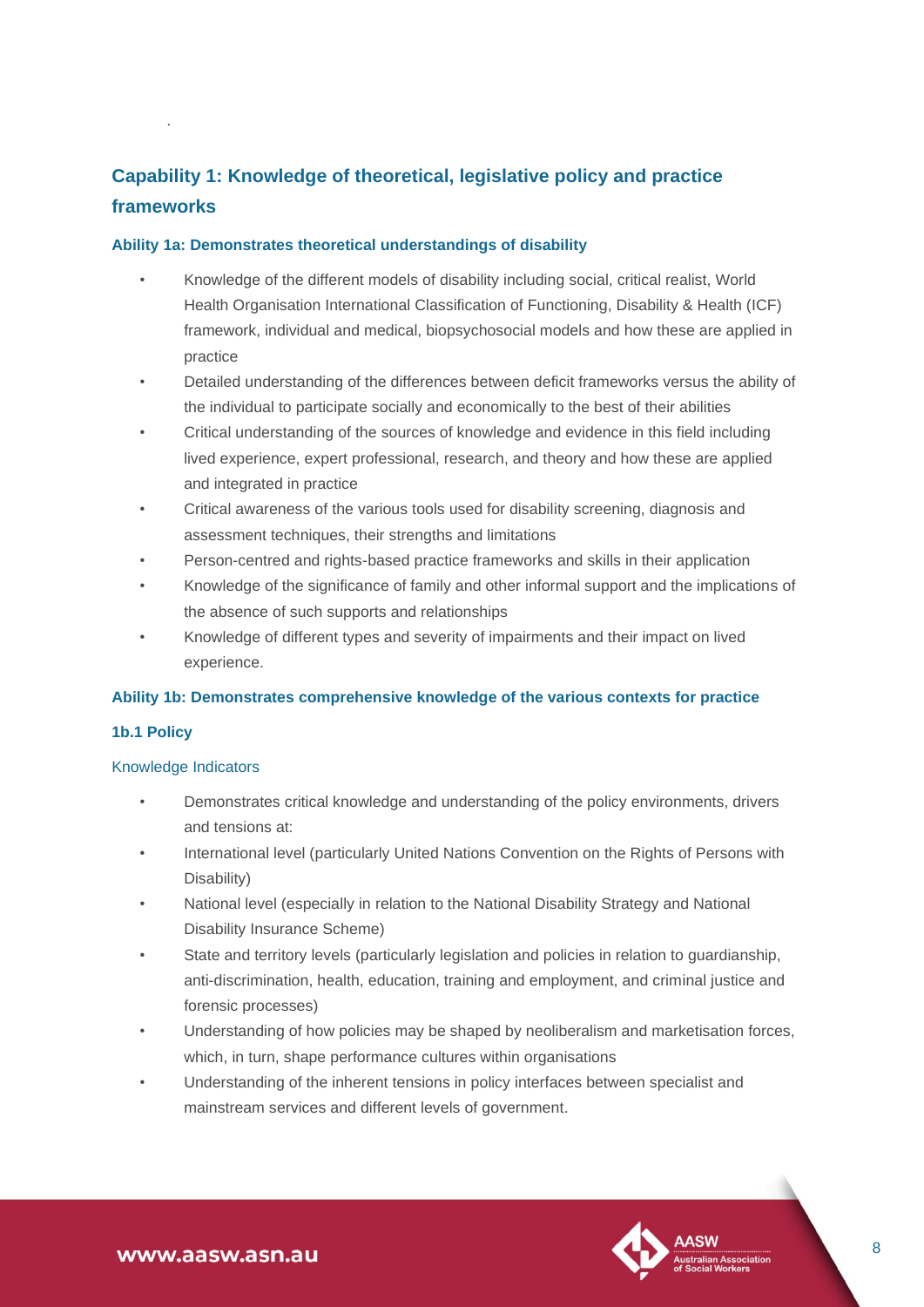#### Skill Indicators

- Demonstrates skills in:
	- o Sourcing policies relevant to disability
	- o Critical policy analysis
	- o Providing input to policy development
	- o Mobilising others to participate in the policy process
	- o Advocacy on behalf of others in the policy process.

#### **1b.2 Service Systems**

#### Knowledge Indicators

- Demonstrates knowledge of service systems and programs across the following dimensions:
	- o Federal and state governments
	- o Specialist and mainstream services
	- o Government and non-government organisations including private and not-for-profit sectors
	- o National Disability Insurance Agency and other services supporting individualised funding
	- o Organisational context for practice
	- o Quality service standards
	- o Compulsory third-party rehabilitation arrangements.

#### Skill Indicators

- Demonstrates skills in:
	- o Providing information
	- o Navigation of service systems
	- o Identifying gaps in service delivery
	- o Enabling access to and utilisation of these systems for clients
	- o Critical analysis of these systems to contribute to their improvement and to help the person with a disability and their families to understand the context they are now experiencing.

#### **1b.3 Purpose of social work practice in disability**

#### Knowledge Indicators

- Demonstrates deep understanding of the concept of quality-of-life domains and their measurement
- Demonstrates understanding of the tensions that arise in balancing quality of life across the person with disability, their family, other service users, and communities.

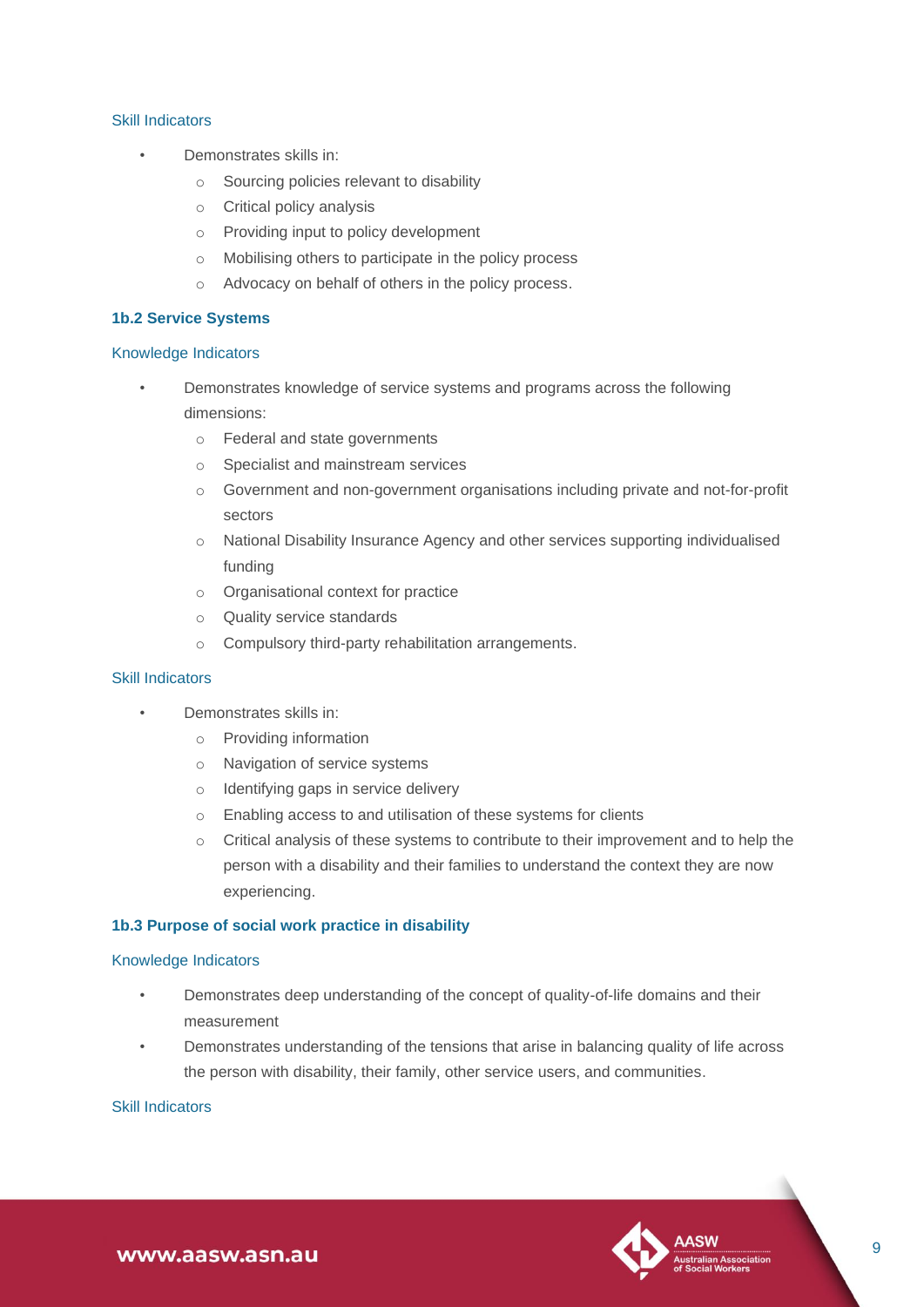- Demonstrates ability to articulate how quality of life is manifested in person's lived experiences
- Demonstrates skills in applying the quality of life concept to each individual in assessment and intervention.

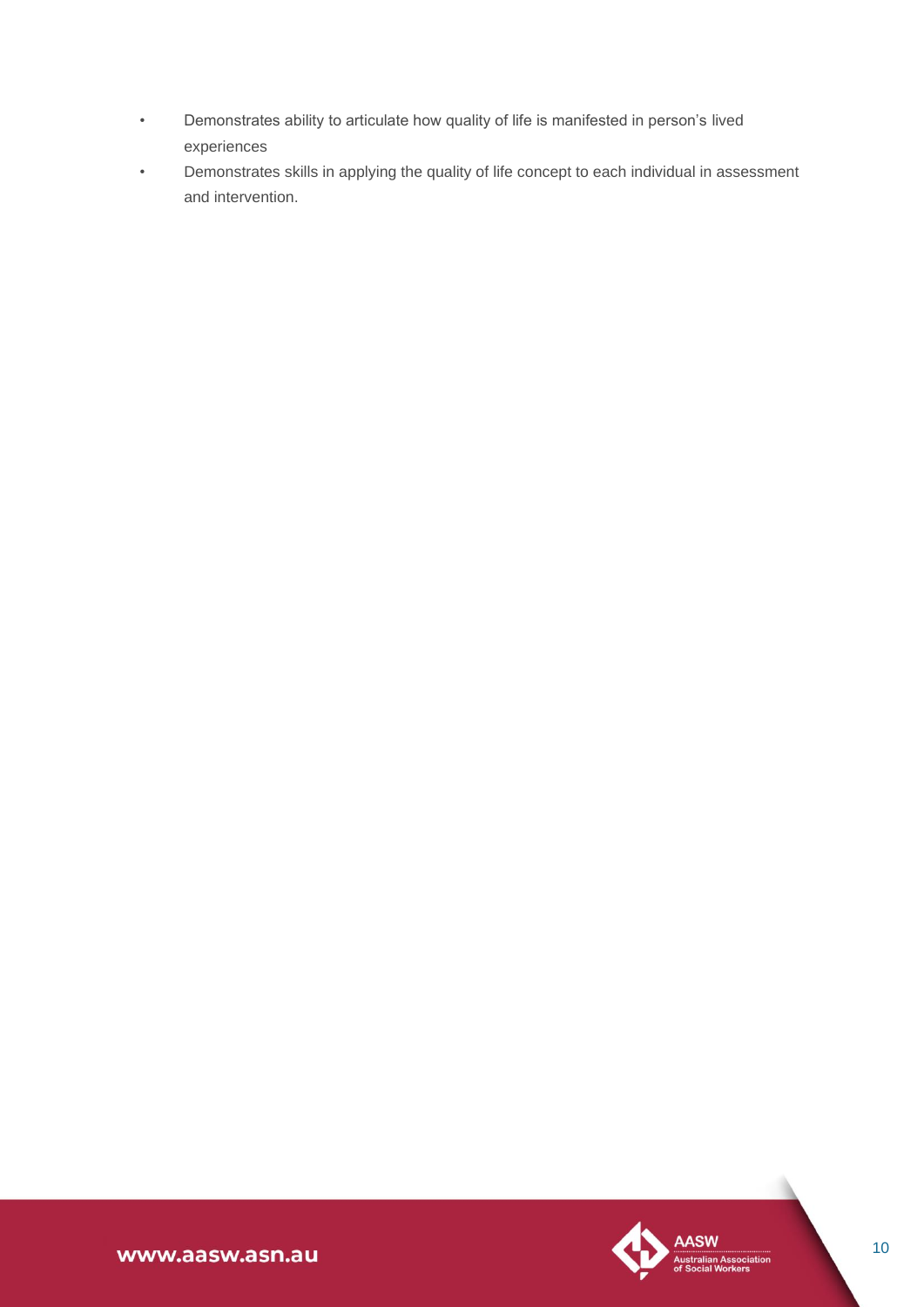## <span id="page-10-0"></span>**Capability 2: Engagement**

#### Knowledge Indicators

- Demonstrates knowledge and understanding of the person in their social context
- Demonstrates knowledge of and utilisation of ecosystemic frameworks that include family members and others and incorporates working with groups
- Demonstrates ability to identify when a client in mainstream services has a disability and further ability to modify support delivery so that the client experiences a service equitable to a non-disabled client
- Demonstrate understanding of the roles that groups play in people's lives, e.g. selfadvocacy, peer support and social groups.

#### Skill Indicators

- Building equitable relationships of trust and connection where people feel safe, and workers create sufficient time for deep listening, shared activities and long-term engagement
- Relationship mapping and environmental mapping
- Communication skills capacity to modify communication style and techniques, capacity to interpret the multimodal communication of the person
- Build appropriate relationships with family members, individuals, peers, communities and other services and social institutions, policymakers
- Capacity building with families to support the social inclusion, rights, dignity of risk for their family member.

#### Working with Groups

- Specific capacity to enable without taking over; include every individual in the conversation, find language and processes that support participation, instigate forms of decision-making that work for the group, adopting language that members can understand
- Supporting people with disability to take on group processes and procedures, e.g. small group activities, resolve conflict and disputes, having fun, recognise limitations, refreshments, options to draw answers, role plays and drama.

#### Engagement with Policy Holders

- Supporting people with disabilities to participate in reference groups, boards, government committees where policy is made.
- Facilitate change in representation processes so that they can be more inclusive for people with disabilities.
- Engage with and change institutional structures so that people with disability are included in these.

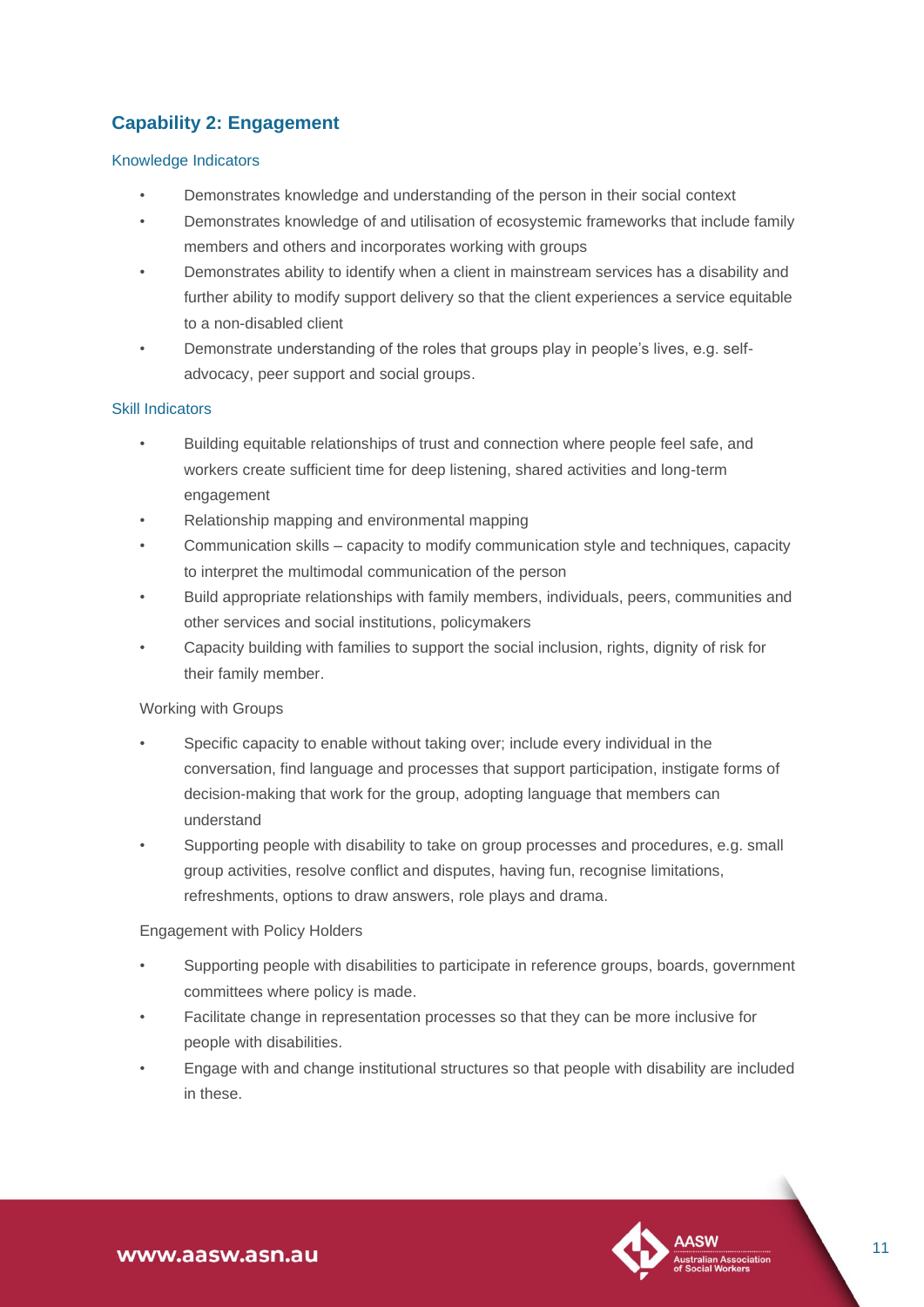### <span id="page-11-0"></span>**Capability 3: Knowledge and skills for key practice areas**

#### **Ability 3a: Social inclusion and belonging**

#### Knowledge Indicators

- Demonstrates knowledge of different social inclusion frameworks and the implications for practice
- Demonstrates an understanding of the opportunities for social inclusion across a range of life domains
- Demonstrates an understanding of the tensions between normalisation and choice of social inclusion
- Demonstrates knowledge of the barriers to inclusion at individual and structural levels (e.g. transport, finances, attitudes, physical access, digital divide).

#### Skill Indicators

- Supporting people in mainstream groups, active mentoring, models of supported employment other types of social groups etc.
- Recognise enabling support practices such as active support, and facilitate and support the delivery of quality support in settings for people with disabilities
- Name, share and celebrate quality support
- Devise strategies to overcome barriers to transport, access etc. working partnership with the person and other stakeholders.

#### **Ability 3b: Excellence in case management and coordination**

#### Knowledge Indicators

- Knowledge of the various models of support planning and case management across different service contexts
- Knowledge of different lenses to inform interventions systems and evidence about interventions and systems and resources. What are the characteristics of good services
- Support planning whole of life.

- Understanding the person in social context and potential trajectories
- Being responsive and flexible in interventions to reflect changing needs and issues e.g. over the life course
- Applying different theoretical lenses to the problems, opportunities and challenge
- Resource raising, prioritising and allocating
- Identifying systemic issues
- Assessing service support and quality

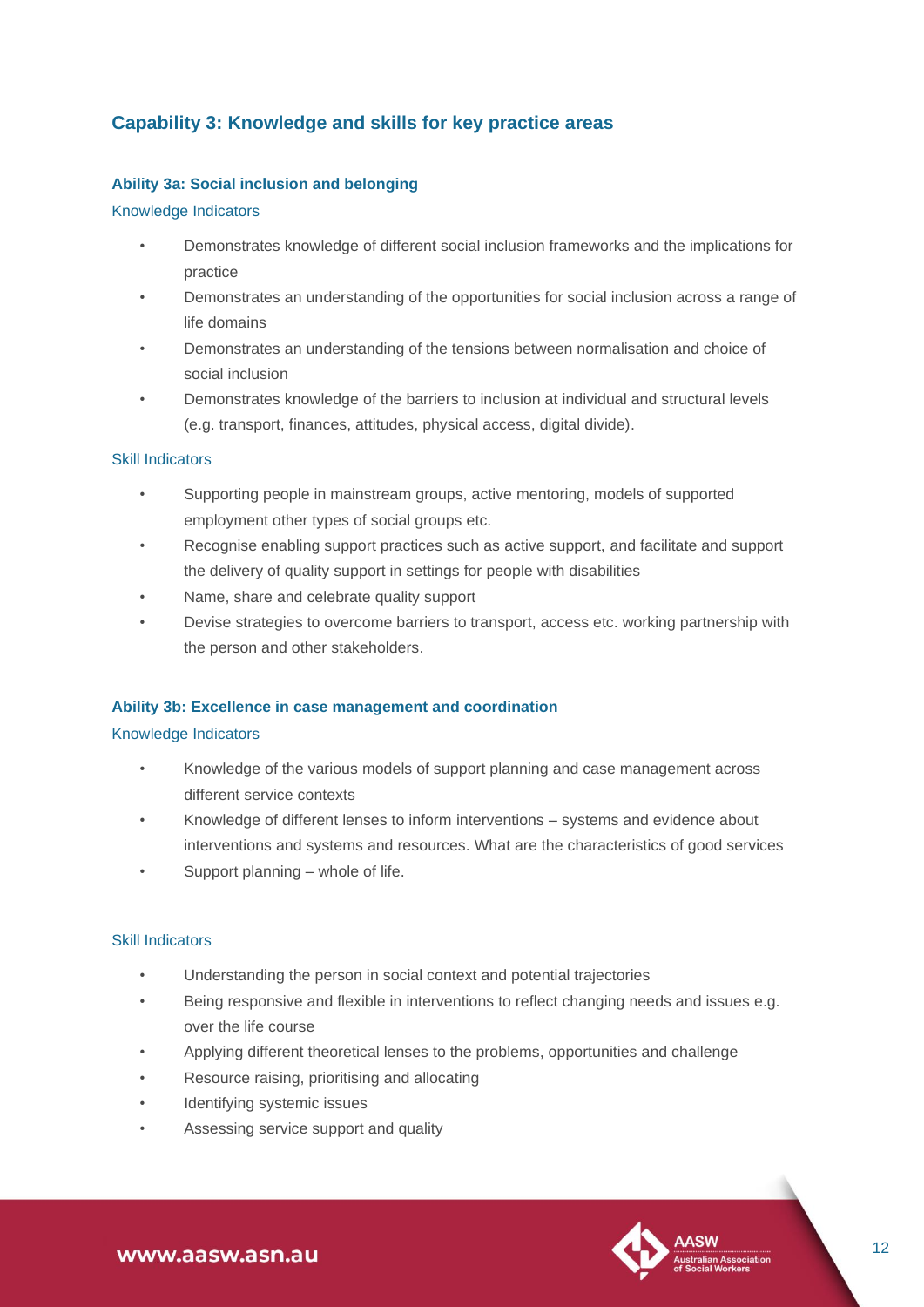- Pushing organisational boundaries
- Support with participation in decision-making.

#### **Ability 3c: Ethical issues – practice dilemmas**

#### Knowledge Indicators

- Knowledge of ethical issues, problems and dilemmas
- Knowledge of the approaches to resolving practice of dilemmas
- Knowledge of ethics applicable to the disability sector (working with vulnerable people cards, Quality and Safeguards framework for NDIS etc.).

#### Skill Indicators

- Identifying the dilemma and contradicting values
- Applying frameworks to resolve practice dilemmas
- Supporting people with disabilities and families to work through their own ethical dilemmas
- Seek to safeguard the rights, interests and safety of the client with impaired decisionmaking capacity at all times.

#### **Ability 3d: The law**

*This encompasses the criminal justice system, victims and offenders, the prison system, guardianship, supported decision-making, child protection social security, Administrative Appeals Tribunal, family law, sexual rights and anti-discrimination. This also includes the National Disability Insurance Scheme legislation and requirements under the NDIS Quality and Safeguarding Commission.*

#### Knowledge Indicators

- Knowledge of the relevant legislation and its various instruments and their impacts on people with disabilities families community etc. across different jurisdictions – federal, state etc.
- Knowledge of specific areas guardianship, decision-making, NDIS, disability discrimination, social security, criminal justice system, family law, tenancy, child protection, advanced care planning, electoral law.

- Find, read, interpret and explain legislation
- Engage with people with disabilities and support their decision-making about legal issues
- Support interaction with legal systems
- Find and engage legal advice and services
- Advocacy with instruments of the law and criminal justice system
- Recognise the potential of the law for social change and justice and working across disciplines.

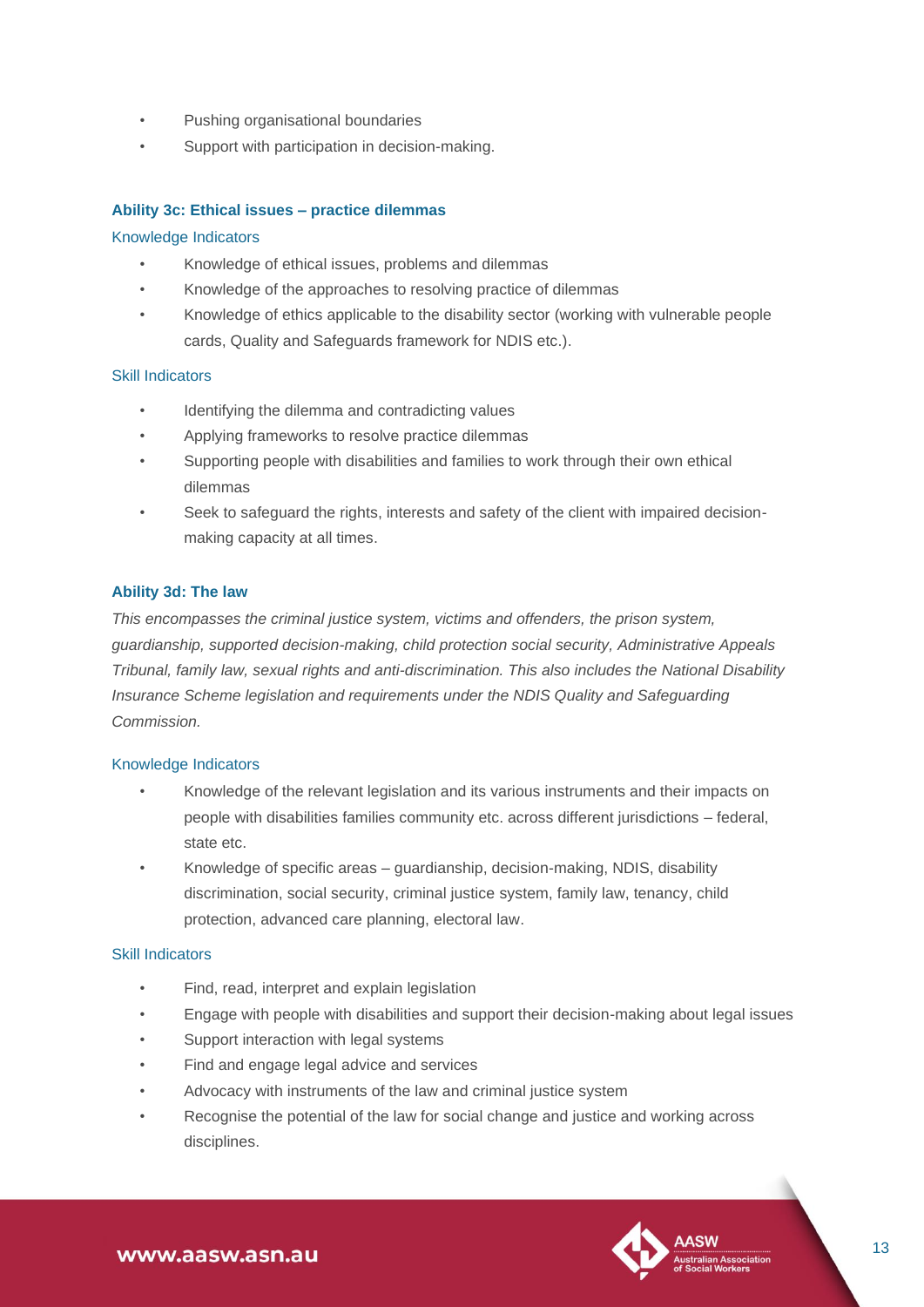#### **Ability 3e: Advocacy**

#### Knowledge Indicators

- Knowledge of the various forms of advocacy individual, systemic and self/group, professional
- Knowledge of the approaches to advocacy
- Knowledge of the system, policy processes and cycles, and the implications for people with disabilities and their families
- Awareness of the importance of advocacy in disability practice

#### Skill Indicators

- Building collaborations with other stakeholders
- Identifying the issues
- Being targeted in issues, timing and who to impact
- Understanding where power lies
- Going with the answer and using judgement to challenge the answer appropriately
- Advocating on multiple fronts
- Using appropriate approach for stage of the campaign not oppositional in the first instance
- Having capacity for joint advocacy efforts
- Working alongside not taking over that is, stepping forward and stepping back when appropriate
- Developing/enabling leadership and acknowledging legitimacy of people with disability in advocacy efforts.

#### **Ability 3f: Complexity and intersectionality**

#### Knowledge Indicators

- Knowledge of how the disadvantages arising from social responses to disability are intertwined and mutually reinforced by other forms of social inequalities
- Knowledge of multiple sources of social and structural disadvantage experienced by many people with disabilities and how disability impacts on these, e.g. poverty, cultural and linguistic diversity, Indigeneity, unemployment, intergenerational disadvantage, gender, age, and class
- Knowledge of impact of multiple disabilities experienced by significant subgroups cognitive and mental health; physical and mental, physical and cognitive, psychosocial and/or the effects of drug and alcohol misuse or dependence on disabilities
- Knowledge of the significance of culture to disability and the diversity of norms, values and beliefs regarding disability
- Systemic challenges to working with and responding to people with multiple and complex needs
- Knowledge of the causes, prevalence and interventions around complex and challenging behaviour

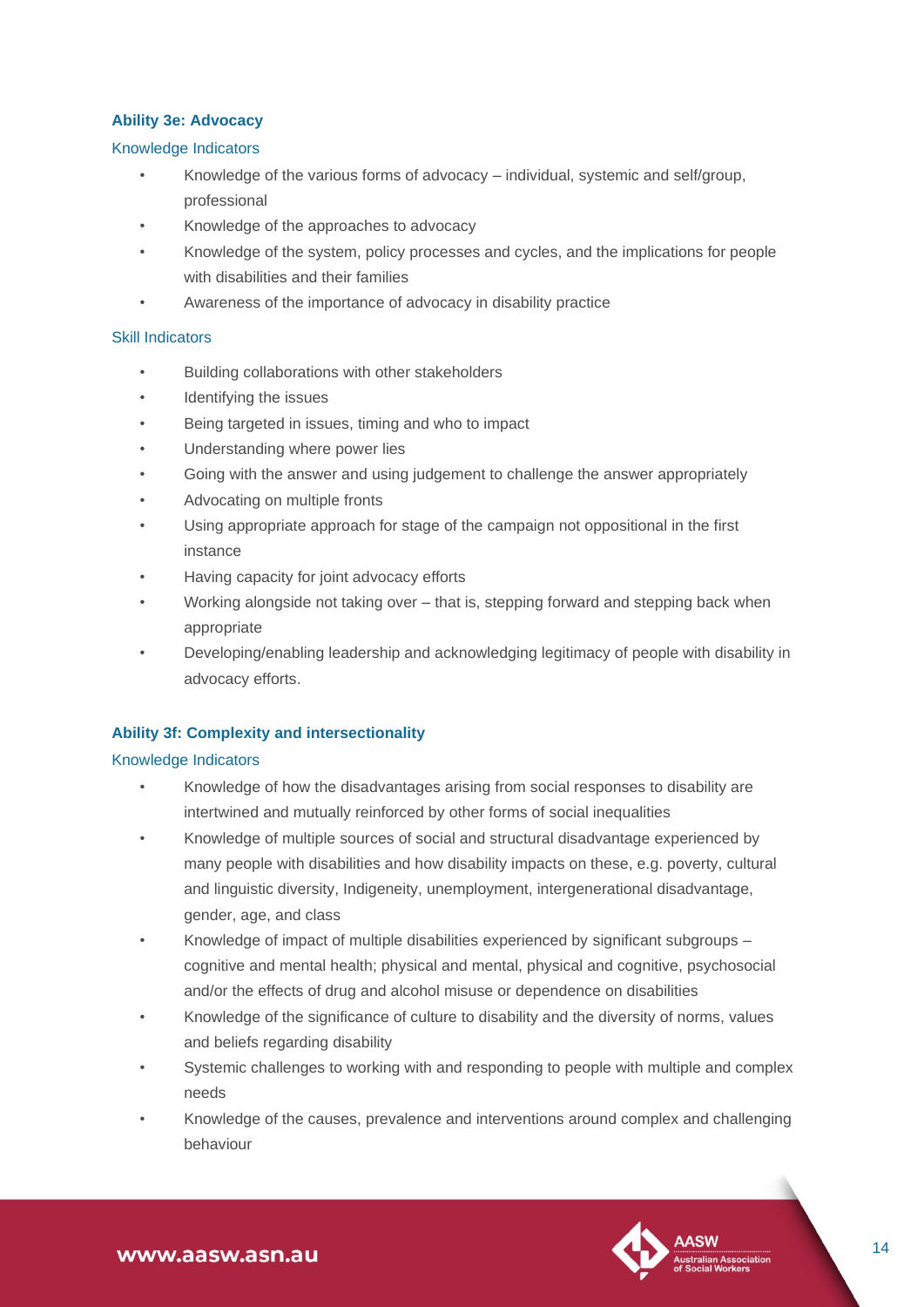• Understanding the impacts on families of having more than one member with disabilities.

#### Skill Indicators

- See all engagement, case management, advocacy and legal skills
- Prioritising points of intervention
- Critical thinking and constant questioning of assumptions made about people with disabilities
- Working across and coordinating multiple systems and the community
- Crisis intervention
- Flexibility, persistence to work with limited resources
- Ability to maintain a clear understanding of human rights
- Training and supervision of support staff and education of mainstream service staff.

#### **Ability 3g: Social work leadership**

*Demonstrates understanding and participates in delivery of education and training to cross sector and multidisciplinary practitioners.*

#### Knowledge Indicators

- Demonstrates knowledge of supervisory processes values and strategies and operation in disability and mainstream services (critical thinking, communication and relationship building. Managing conflict and resolution, time and priority management problem solving etc.)
- Demonstrates knowledge of team leadership and lead professional development in disability field of practice.

- Provides effective and professional supervision for students on disability related field placements
- Provides consultation services, support, and debriefing to entry level workers to engage with individuals with disabilities and their families
- See skills in Complexity and intersectionality
- Operate effectively, provide leadership within multi-agency and inter-professional partnerships and settings raise awareness and lead discussion on issues of disabilities and its implication to service delivery and policy.